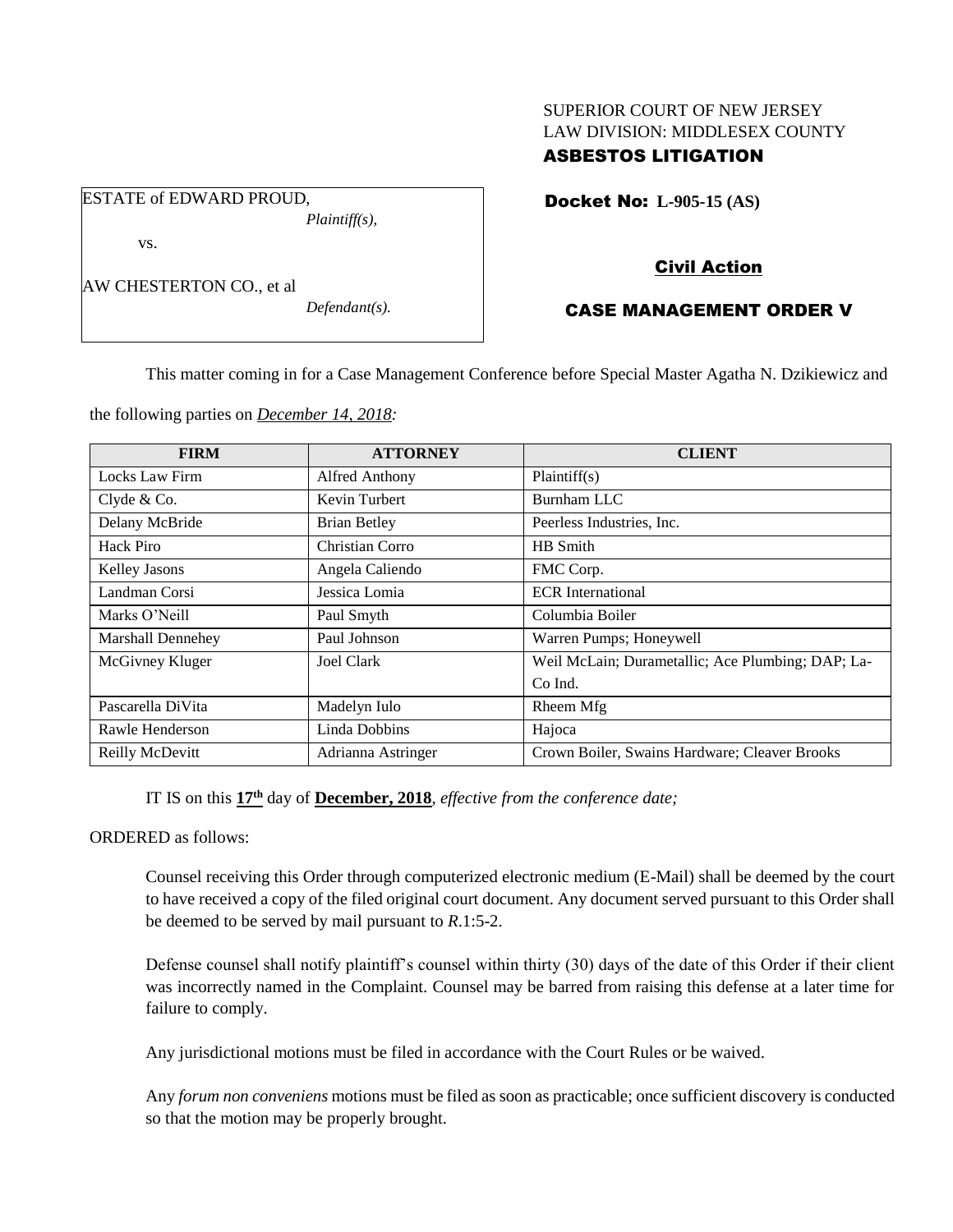### **DISCOVERY**

- January 31, 2019 Fact discovery, including depositions, shall be completed by this date. Plaintiff's counsel shall contact the Special Master within one week of this deadline if all fact discovery is not completed.
- January 31, 2019 Depositions of corporate representatives shall be completed by this date.

#### **EARLY SETTLEMENT**

February 15, 2019 Settlement demands shall be served on all counsel and the Special Master by this date.

### **MEDICAL EXPERT REPORT**

- January 31, 2019 Plaintiff shall serve medical expert reports by this date.
- May 31, 2019 Defendants shall identify its medical experts and serve medical reports, if any, by this date. In addition, defendants shall notify plaintiff's counsel (as well as all counsel of record) of a joinder in an expert medical defense by this date.

### **LIABILITY EXPERT REPORTS**

- January 31, 2019 Plaintiff shall identify its liability experts and serve liability expert reports by this date or waive any opportunity to rely on liability expert testimony.
- May 31, 2019 Defendants shall identify its liability experts and serve liability expert reports, if any, by this date or waive any opportunity to rely on liability expert testimony.

#### **SUMMARY JUDGMENT MOTION PRACTICE**

- February 15, 2019 Plaintiff's counsel shall advise, in writing, of intent not to oppose motions by this date.
- March 1, 2019 Summary judgment motions shall be filed no later than this date.
- March 29, 2019 Last return date for summary judgment motions.

### **ECONOMIST EXPERT REPORTS**

- January 31, 2019 Plaintiff shall identify its expert economists and serve expert economist report(s), if any, by this date or waive any opportunity to rely on economic expert testimony.
- May 31, 2019 Defendants shall identify its expert economists and serve expert economist report(s), if any, by this date or waive any opportunity to rely on economic expert testimony.

#### **EXPERT DEPOSITIONS**

June 28, 2019 Expert depositions shall be completed by this date. To the extent that plaintiff and defendant generic experts have been deposed before, the parties seeking that deposition in this case must file an application before the Special Master and demonstrate the necessity for that deposition. To the extent possible, documents requested in a deposition notice directed to an expert shall be produced three days in advance of the expert deposition. The expert shall not be required to produce documents that are readily accessible in the public domain.

 $\_$  ,  $\_$  ,  $\_$  ,  $\_$  ,  $\_$  ,  $\_$  ,  $\_$  ,  $\_$  ,  $\_$  ,  $\_$  ,  $\_$  ,  $\_$  ,  $\_$  ,  $\_$  ,  $\_$  ,  $\_$  ,  $\_$  ,  $\_$  ,  $\_$  ,  $\_$  ,  $\_$  ,  $\_$  ,  $\_$  ,  $\_$  ,  $\_$  ,  $\_$  ,  $\_$  ,  $\_$  ,  $\_$  ,  $\_$  ,  $\_$  ,  $\_$  ,  $\_$  ,  $\_$  ,  $\_$  ,  $\_$  ,  $\_$  ,